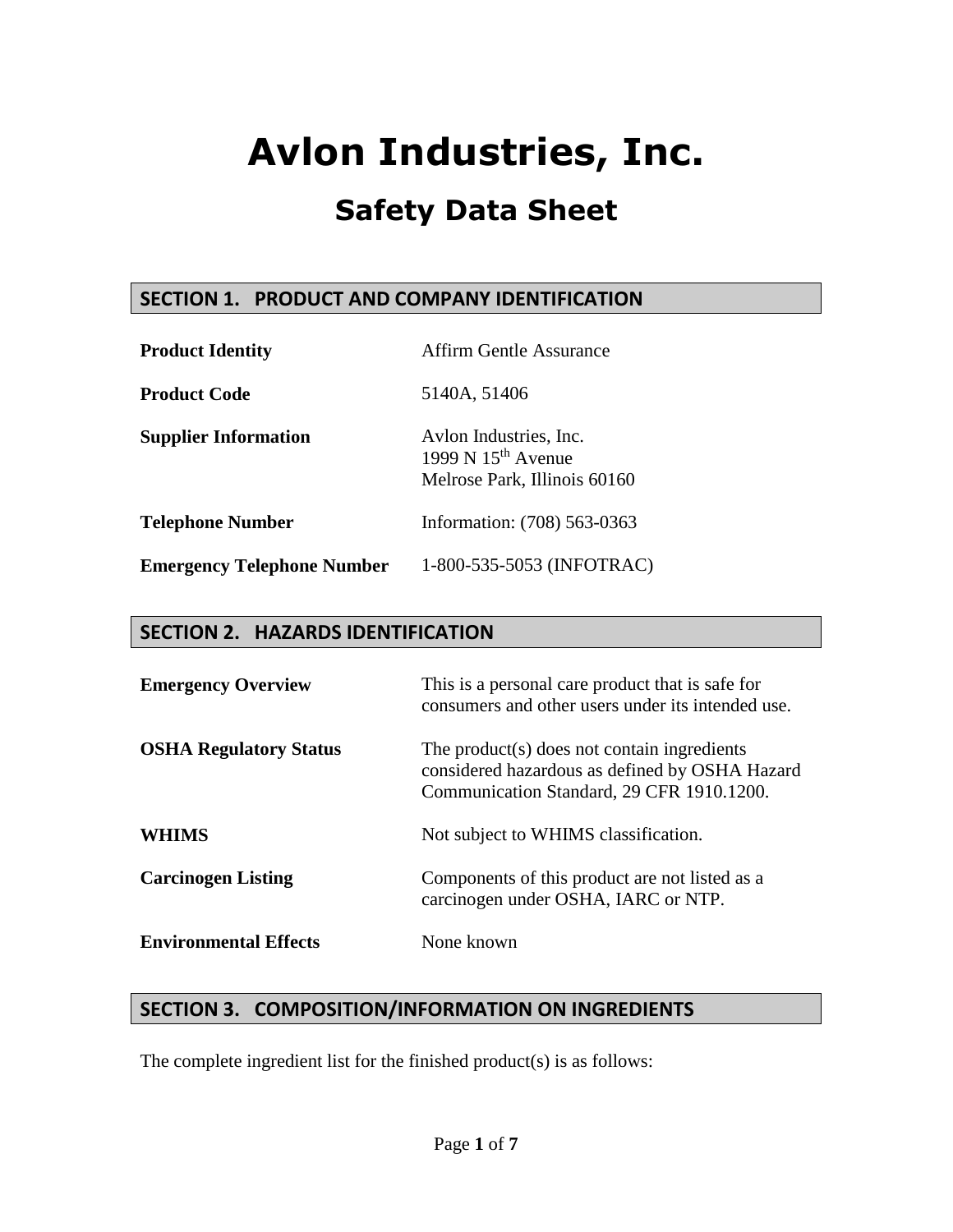Petrolatum, Mineral Oil/Paraffinum Liquidum/Huile Minérale, Menthol, Benzophenone-3, Fragrance/Parfum, Violet 2 (Cl 60725)

The product(s) does not contain ingredients considered hazardous as defined by OSHA, 29 CFR 1910.1200 and/or WHMIS under the HPA.

### **SECTION 4. FIRST AID MEASURES**

| Eye               | Flush with plenty of water 10-15 minutes, if discomfort or irritation<br>persists, seek medical advice.                                                                  |
|-------------------|--------------------------------------------------------------------------------------------------------------------------------------------------------------------------|
| <b>Skin</b>       | Wash with soap and water. If irritation occurs and persists, seek medical<br>advice.                                                                                     |
| <b>Inhalation</b> | If respiratory irritation occurs, remove individual to fresh air.                                                                                                        |
| <b>Ingestion</b>  | Rinse mouth with water. Do not induce vomiting. Give 2-3 glasses of<br>water. Seek medical attention immediately. Never give an unconscious<br>person anything by mouth. |

## **SECTION 5. FIRE FIGHTING MEASURES**

| <b>Flash Point (Closed Cup)</b>         | Not Applicable                                                                                   |
|-----------------------------------------|--------------------------------------------------------------------------------------------------|
| <b>Flammable Limits</b>                 | UEL: Not Applicable<br>LEL: Not Applicable                                                       |
| <b>Extinguishing Media</b>              | Foam, Water, Carbon dioxide where applicable                                                     |
| <b>Explosion Hazards</b>                | No applicable information has been found.                                                        |
| <b>Special Fire Fighting Procedures</b> | As in fire, wear self-contained breathing apparatus,<br>NIOSH approved and full protective gear. |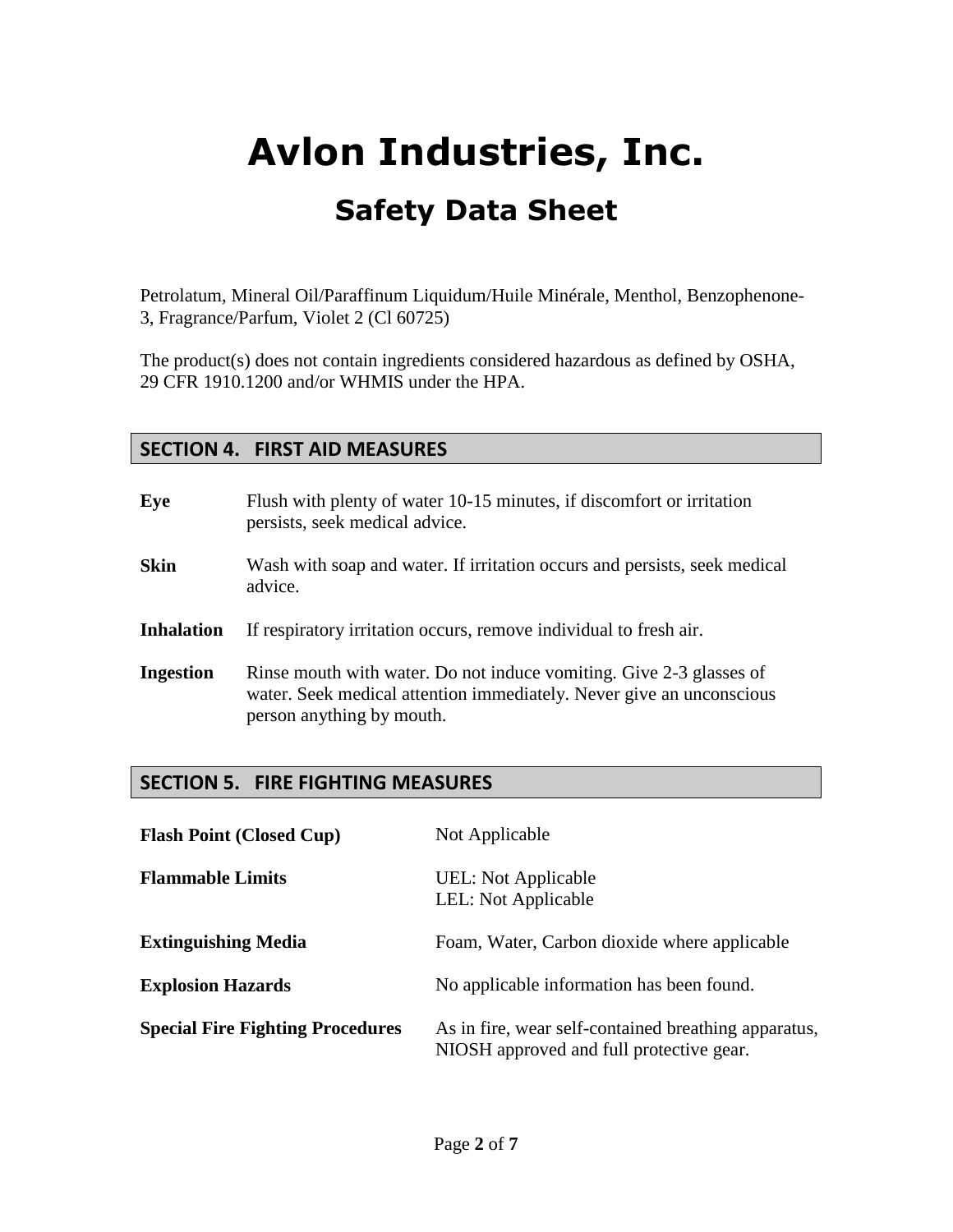# **Avlon Industries, Inc.**

# **Safety Data Sheet**

### **SECTION 6. ACCIDENTAL RELEASE MEASURES**

#### **Steps To Be Taken In Case Material Is Released Or Spilled**

**For Small or Household Settings:** Absorb liquid and scrub the area with detergent. Dilute with water. Quantities may be cleaned up and disposed of in normal household trash.

**For large or Non-Household Settings (Industrial):** Use safety glasses or safety googles if splash hazards exist; use gloves and other protective clothing (apron, boots, etc.) to reduce skin contact. Wash down residue with water. Prevent spill from entering a waterway. Material may be slippery if spilled.

# **SECTION 7. HANDLING AND STORAGE**

**Precautions to be taken in Safe Handling and Safe Storage**

| <b>For Household Settings</b>     | No applicable information has been found.                                                                                                        |
|-----------------------------------|--------------------------------------------------------------------------------------------------------------------------------------------------|
| <b>For Non-Household Settings</b> | No unusual handling or storage requirements. Storage in<br>large quantities (as in warehouse) should be in a dry,<br>well-ventilated, cool area. |

## **SECTION 8. EXPOSURE CONTROLS/PERSONAL PROTECTION**

**For Household Settings:** This is a personal care or cosmetic product that is safe for consumers and other users under normal and reasonably foreseen use.

**For Non-Household Settings:** Use safety glasses or safety goggles if splash hazards exist; use gloves and other protective clothing (apron, boots etc.) to prevent skin contact. Always follow good hygienic work practices. Avoid prolonged contact with skin and clothing.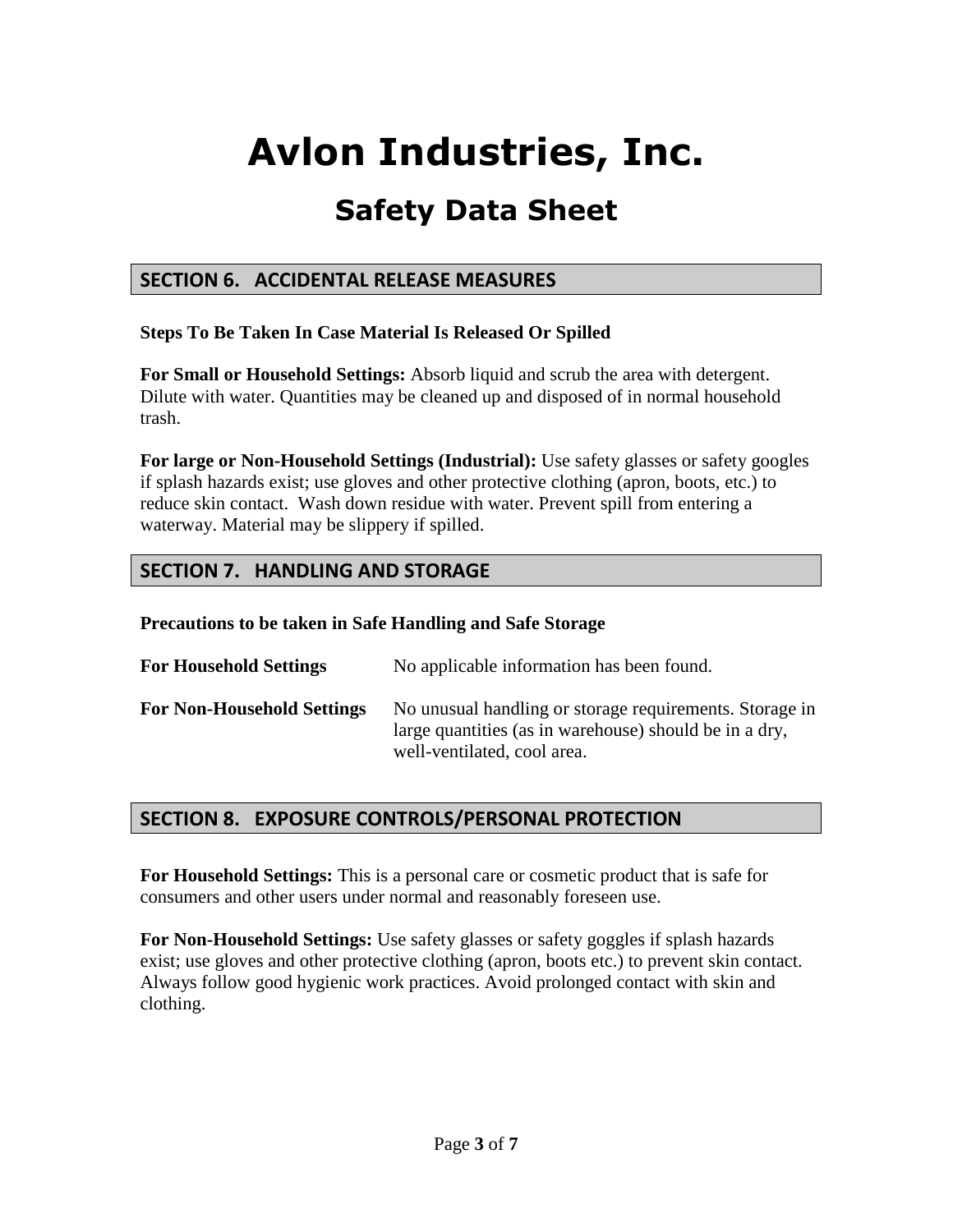# **Avlon Industries, Inc.**

# **Safety Data Sheet**

#### **SECTION 9. PHYSICAL AND CHEMICAL PROPERTIES**

| <b>Appearance</b>                                   | Light Purple        |
|-----------------------------------------------------|---------------------|
| Odor                                                | Fragrant            |
| <b>Physical State</b>                               | <b>Thick Pomade</b> |
| pH                                                  | N/A                 |
| <b>Melting / Freezing Point</b>                     | N/A                 |
| <b>Boiling Point</b>                                | N/A                 |
| <b>Flash Point</b>                                  | N/A                 |
| <b>Evaporation Rate</b>                             | N/A                 |
| Flammability (solid / gas)                          | N/A                 |
| <b>Upper/Lower Flammability or Explosive Limits</b> | N/A                 |
| <b>Vapor Pressure</b>                               | N/A                 |
| <b>Vapor Density</b>                                | N/A                 |
| <b>Specific Gravity</b>                             | $0.86 + 0.03$       |
| <b>Solubility</b>                                   | N/A                 |
| <b>Partition Coefficient</b>                        | N/A                 |
| <b>Auto-Ignition Temperature</b>                    | N/A                 |
| <b>Decomposition Temperature</b>                    | N/A                 |
| <b>Viscosity</b>                                    | N/A                 |

### **SECTION 10. STABILITY AND REACTIVITY**

**Stability** Stable **Incompatibility (Materials to avoid)** None known

**Hazardous Polymerization** No applicable information has been found. **Conditions to Avoid** No applicable information has been found.

#### **SECTION 11. TOXICOLOGICAL INFORMATION**

This is a personal care or cosmetic product that is safe for consumers and other users under intended and reasonably foreseeable use.

#### **Acute Toxicity**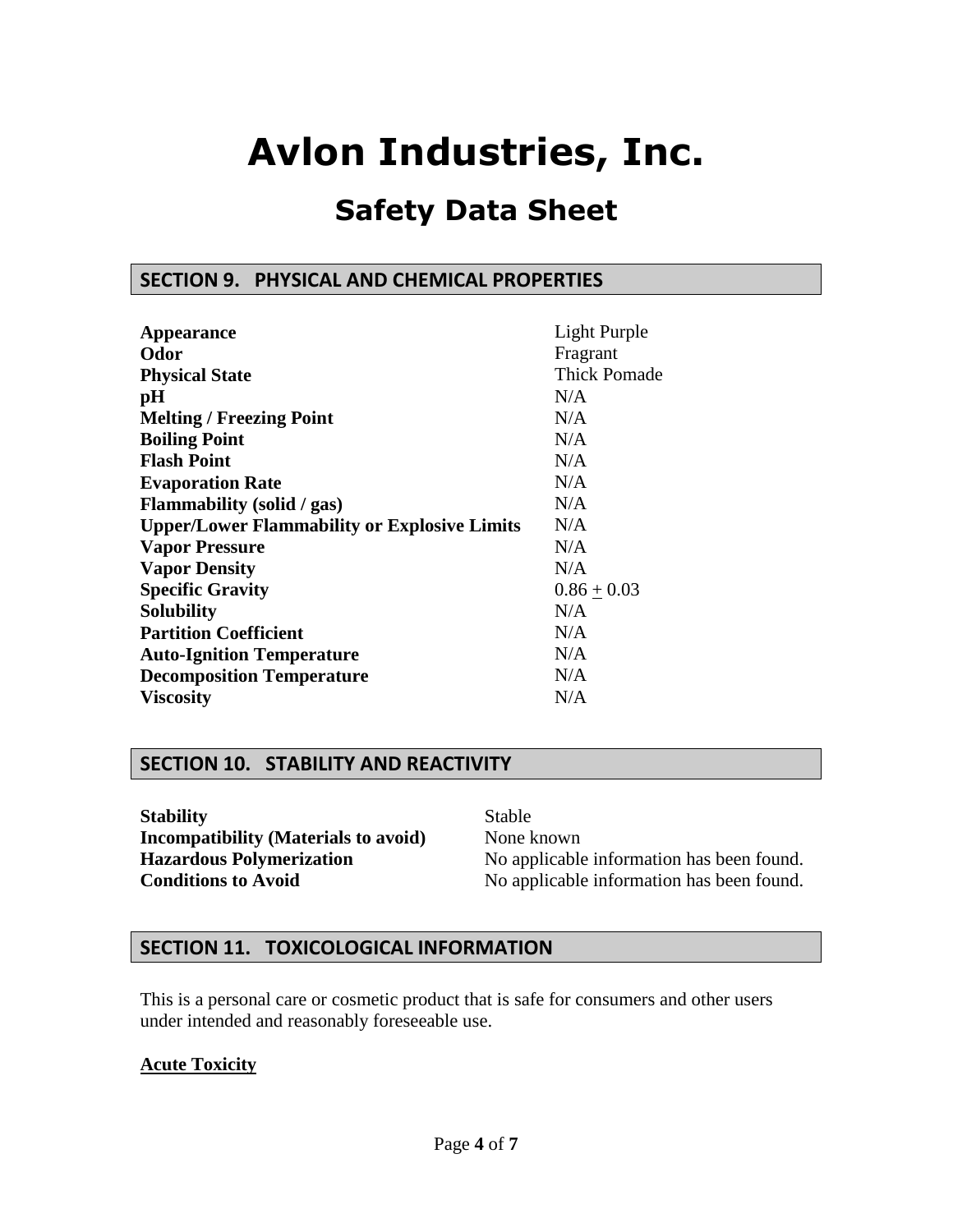| Eye                          | May cause mild to moderate irritation to<br>eyes, including redness and stinging.                                               |
|------------------------------|---------------------------------------------------------------------------------------------------------------------------------|
| <b>Inhalation</b>            | Not normally a hazard due to non-volatile<br>nature of product.                                                                 |
| <b>Skin</b>                  | No know effect based on the information                                                                                         |
| <b>Ingestion</b>             | May cause irritation if directly introduced<br>to the mouth, throat and stomach.                                                |
| <b>Chronic Toxicity</b>      | Finished product is not expected to have<br>chronic health effects.                                                             |
| <b>Corrosivity</b>           | No known effect.                                                                                                                |
| <b>Sensitization</b>         | No known effect.                                                                                                                |
| <b>Neurological Effects</b>  | No known effect.                                                                                                                |
| <b>Reproductive toxicity</b> | The product contains no substances known<br>to be hazardous to health in concentrations<br>which need to be taken into account. |
| Carcinogenicity              | Components of this product are not listed<br>as a carcinogen under OSHA, IARC, or<br>NTP.                                       |

# **SECTION 12. ECOLOGICAL INFORMATION**

The product ingredients are expected to be safe for the environment at concentrations predicted under normal use and accidental spill scenarios. Packaging components are compatible with the conventional solid waste management practices. Additional information is available from the supplier on request.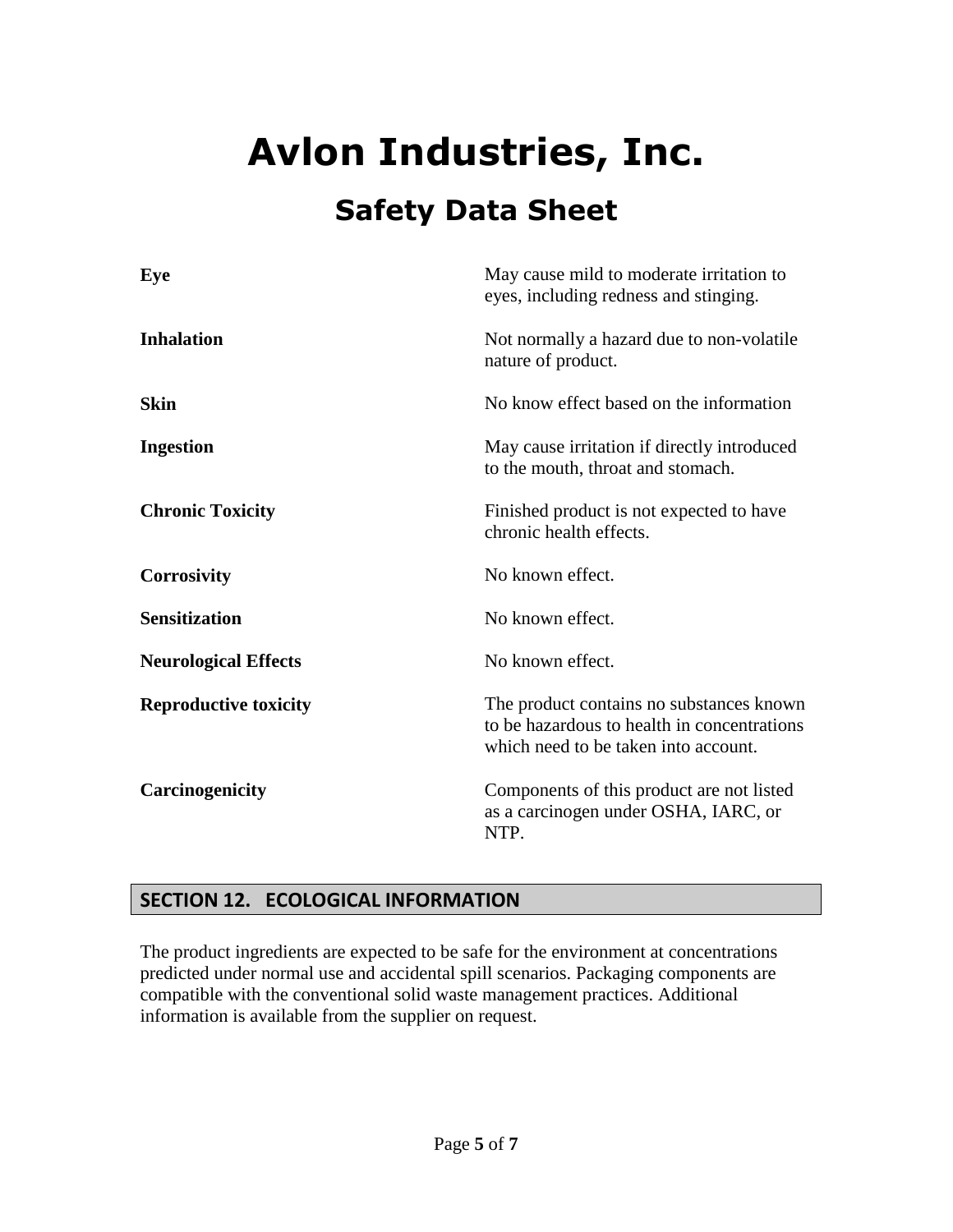# **Avlon Industries, Inc.**

# **Safety Data Sheet**

### **SECTION 13. DISPOSAL CONSIDERATIONS**

**Waste Disposal Method:** General refuse disposal is adequate. Make sure disposal should be in accordance with all applicable Local, State/Provincial and Federal regulations.

To the best of Avlon Industries, Inc.'s knowledge, this product is not regulated by CERCLA/RCRA as a hazardous waste or material. However, this product has not been tested for toxicity characteristics.

**Waste Disposal Code(s):** Not determined

## **SECTION 14. TRANSPORT INFORMATION**

| <b>DOT</b>  | Not regulated |
|-------------|---------------|
| <b>IMDG</b> | Not regulated |
| <b>IATA</b> | Not regulated |
| <b>ICAO</b> | Not regulated |
| <b>TDG</b>  | Not regulated |

# **SECTION 15. REGULATORY INFORMATION**

#### **CERCLA reportable quantity (RQ):**

None

#### **SARA 313/302/304/311/312 Chemicals:**

None

#### **California Proposition 65**:

This product is not subject to warning labeling under California Proposition 65.